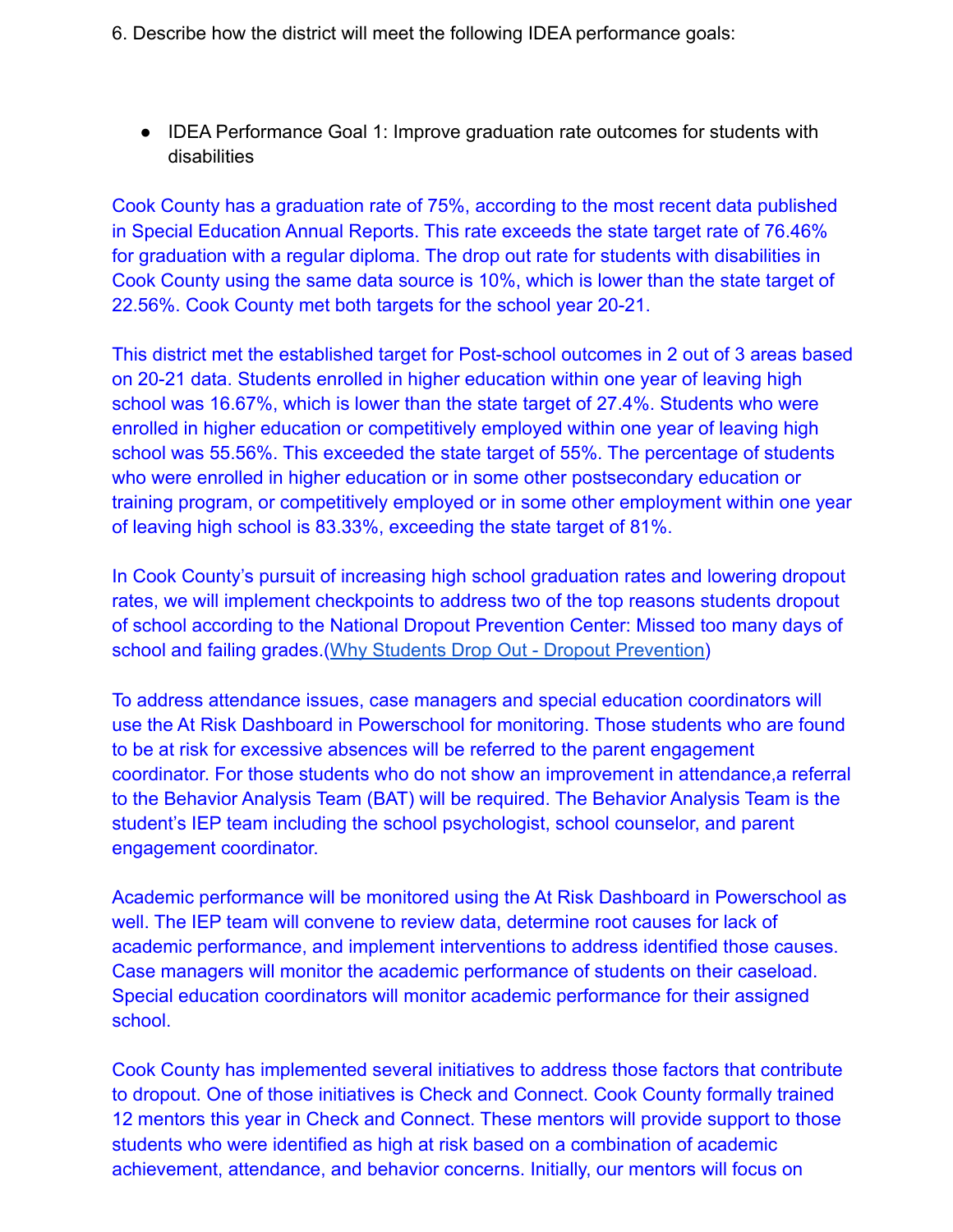students at the middle school level; however, the district intends to expand the mentoring program to the high school level.

Another initiative that is vital to student success is improving the reading ability of our students. Special education teachers are required to provide research based reading interventions to students that read below grade level expectations. Cook County has assigned a reading specialist to support special education teachers in designing instruction and implementation as well as coaching on effective reading strategies. The reading specialist will deliver professional development on reading as well. In addition, one of the district's special education coordinators is working towards her Dyslexia endorsement and will redeliver professional development as well.

New to our initiatives is the position of Parent Mentor. Cook County was awarded the Parent Mentor Grant for the upcoming year. We will be collaborating with the GADOE to implement this position and as we learn more about best practices we will define procedures to support the success of our students.

● IDEA Performance Goal 2: Improve services for young children (3-5) with disabilities

Child Find in Cook County is a collaborative effort between the community, Babies Can't Wait, and the school district. Cook County's Child Find procedures are published on the district's website and are published in the Cook County newspaper. Brochures are distributed at pediatrician's offices, Cook County Health Department, and Head Start as well.

The most recent published data for Preschool Least Restrictive Environment reflects that 53.33% of our preschoolers with disabilities are served in the regular class 80% or more of the day. This well exceeds the state target of 32.54%. Preschool students with disabilities that are served inside the regular classroom less than 40% of the day is at 26.67%, which is below the state target of 41.32% Preschool students with disabilities that are served homebound is 0%.

The district has two classrooms that offer co-teaching and para support for preschoolers with disabilities. Students are further supported with speech language services, occupational therapy, physical therapy, and other related services based on needs. Cook County uses Bright from the Start model. Pre K and special education teachers use GELDS to ensure that students acquire the skills necessary to transition to kindergarten with success. A third classroom offers support for preschool students with more severe disabilities. To increase the district's opportunity to serve more students, services are provided in a morning session or an afternoon session for 3 year old students and a full day session for 4 year old students. Special education teachers received training and professional development this year on PECS, Discrete Trial Training, and Antecedent Based Intervention.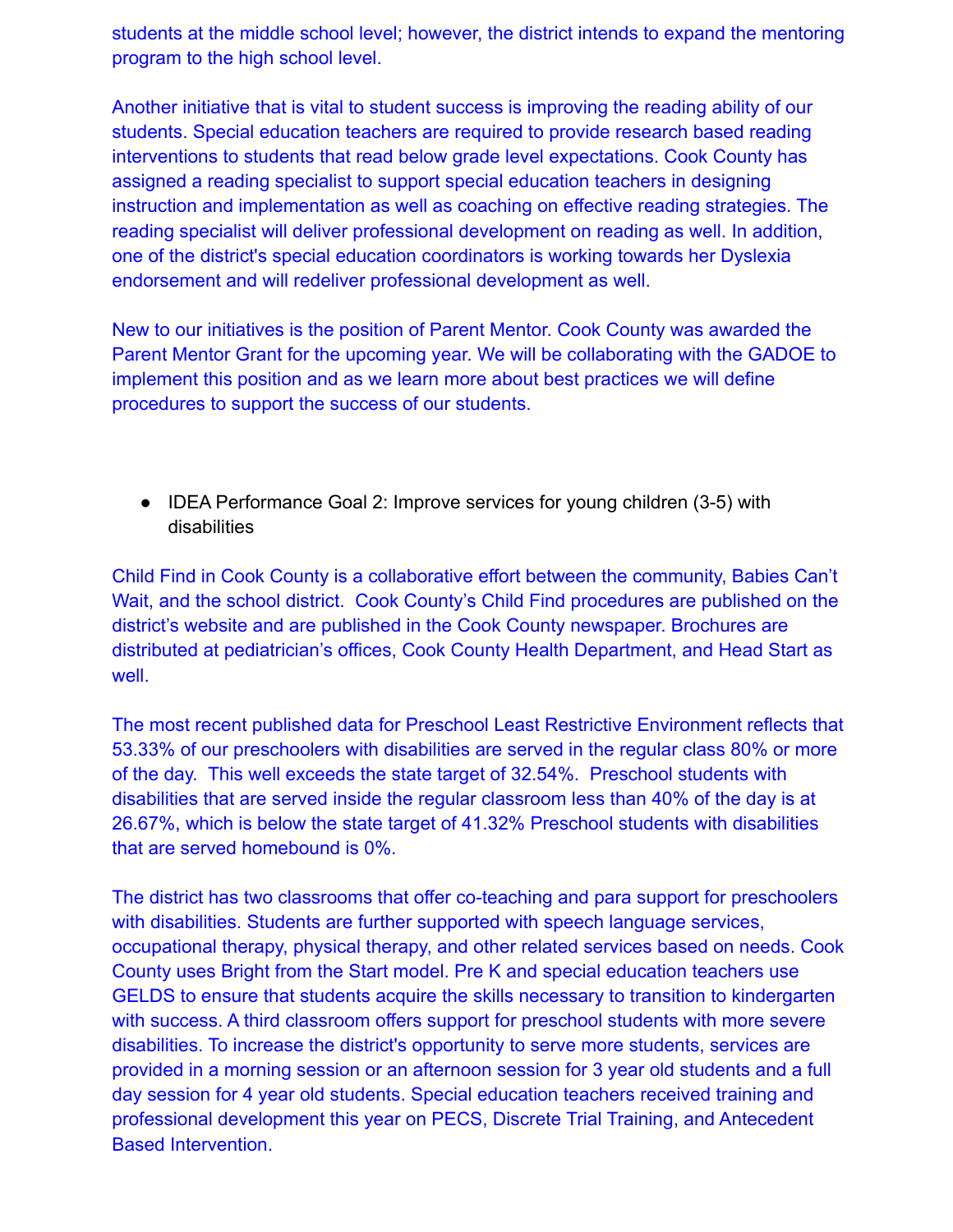In 20-21, Cook County had 34 students enrolled in preschool with an IEP. Upon enrollment, 50% of those students substantially increased their growth in the area of positive social-emotional skills. This is below the state target of 81%. 58.82% percent of preschoolers with an IEP were functioning within age expectation when they exited pre k as compared to the state target of 63%. In the area of acquisition skills, 57.89% showed substantial growth when exiting Cook County's program compared to 83% at the state. 55.88% of Cook County's students were functioning within age expectation and exceeded the state target of 46%. 43.75% of these students showed substantial growth in the area of use of appropriate behaviors compared to 81% at the state target. 55.88% were functioning near age appropriate level compared to 72% of the state target.

The district will continue to provide professional development opportunities on instructional practices, specially designed instruction, and behavior strategies. The special education coordinator position is now a full time position and will incorporate early transition responsibilities to ensure a cohesive continuum of services. Teachers are required to attend 4 district wide PLC meetings each year as well. The addition of a Parent Mentor to our staff will alos provide training opportunities to families of students 3-5 who are initially placed so that parents will have a better understanding of special education.

● IDEA Performance Goal 3: Improve the provision of a free and appropriate public education to students with disabilities

Cook County is committed to ensuring the provision of a Free and Appropriate education to all students. The district views FAPE as a comprehensive plan that ensures placement in the student's least restrictive environment, the provision of services, and well planned and implemented specially designed instruction all of which are based on the individual needs of each student.

The most recent LRE data shows that 80.75% of students with IEPs are served in the regular class 80% or more of the day. This far exceeds the state target of 62.73%. The percentage of students with an IEP that are served in the regular class less than 40% of the day is at 16.25% compared to the state target of 16.58%. The percentage of students with IEPs served in separate schools is .5% compared to the state target of 1.48%.

IEP teams meet as often as necessary, but not less than once every 12 months, to review student needs and make decisions about each student's least restrictive environment, services, and goals. To increase the amount of opportunity for support, the district has added 4 co teaching positions, two respectively at the primary and elementary schools. This will allow the special education teacher the opportunity to spend more extensive, quality instructional time in their caseloads classroom. The district's offer of FAPE considers a full continuum of sevices for students ages 3-21. IEP teams make each determination based individual student needs.

The district will be implementing several tools to support teachers as they support students which will significantly impact FAPE: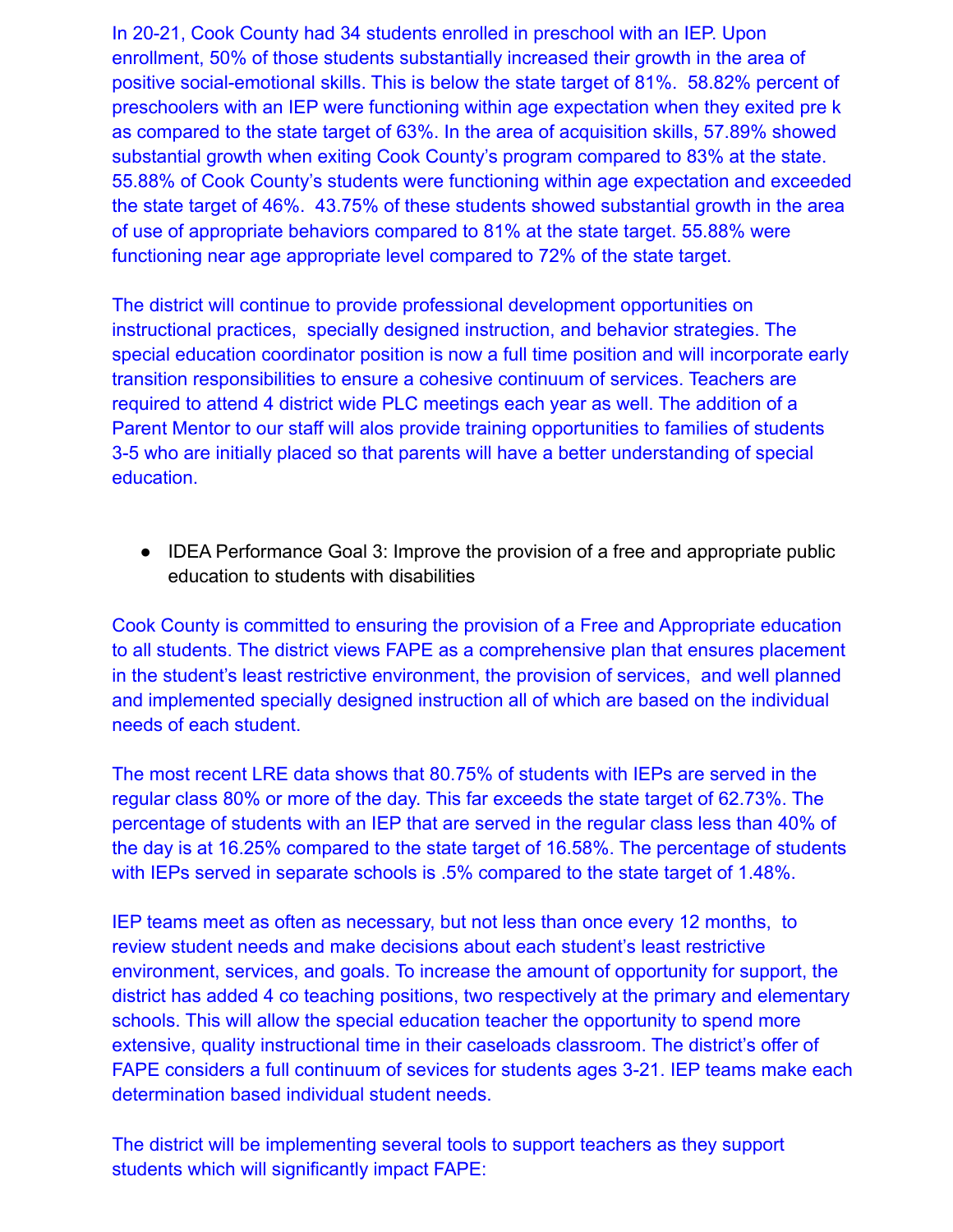- AIMSWEB PLUS a consistent district wide platform for progress monitoring of IEP goals.
- Insights to Behavior provide quality FBAs and BIPs, allow for monitoring of behavior, and provide research based intervention guidance
- Essential for Living a communication, behavior, and functional skills curriculum and assessment tool

Specialists in the areas of Autism, Behavior, Reading, Transitions, Significant Disabilities and Assistive Technology will continue to offer support to teachers. The addition of a Parent Mentor will also provide another level of support to our students and families. .

Professional learning this next year will focus on progress monitoring, coteaching, specially designed instruction, and behavior strategies. New teachers will be assigned a mentor through our Cook Cares program. Mentors are experienced teachers and are required to meet monthly with their mentee. Mentors and mentees attend quarterly PLCs with the Cook Cares coordinators. The Cook Cares coordinators also do monthly checkins with new teachers. New teachers will also participate in the Georgia Teacher Provider Program through RESA. A coteaching coach from RESA will also be working with our new coteaching teams throughout the year.

● IDEA Performance Goal 4: Improve compliance with state and federal laws and regulations

Cook County received 100% on Timely and accurate data. Cook County schools added a special education coordinator position to each school for this past year. The coordinator is responsible for planning and facilitating all IEP meetings, writing high quality compliant IEPs, and monitoring compliance at their respective schools. This has greatly improved the quality of compliant IEPs. Coordinators meet with the special education director once a month to review procedures, discuss challenges, and develop solutions to those challenges. Through these collaborative meetings, processes have been greatly improved and streamlined.

Case managers are responsible for delivering services, specially designed instruction, and progress monitoring of IEP goals. Case Managers are monitored at the school level by the principal, assistant principal, and special education coordinator.

The special education director completes compliance spot checks on IEPs and eligibility documents throughout the year for each coordinator. Special education coordinators use the IEP training Document from GADOE to write IEPs and check for compliance. Staff is trained on compliance through our PLCs. The special education director also monitors progress reports through GOIEP to ensure they are completed timely. Additionally, the special education director meets with building administrators to provide support and